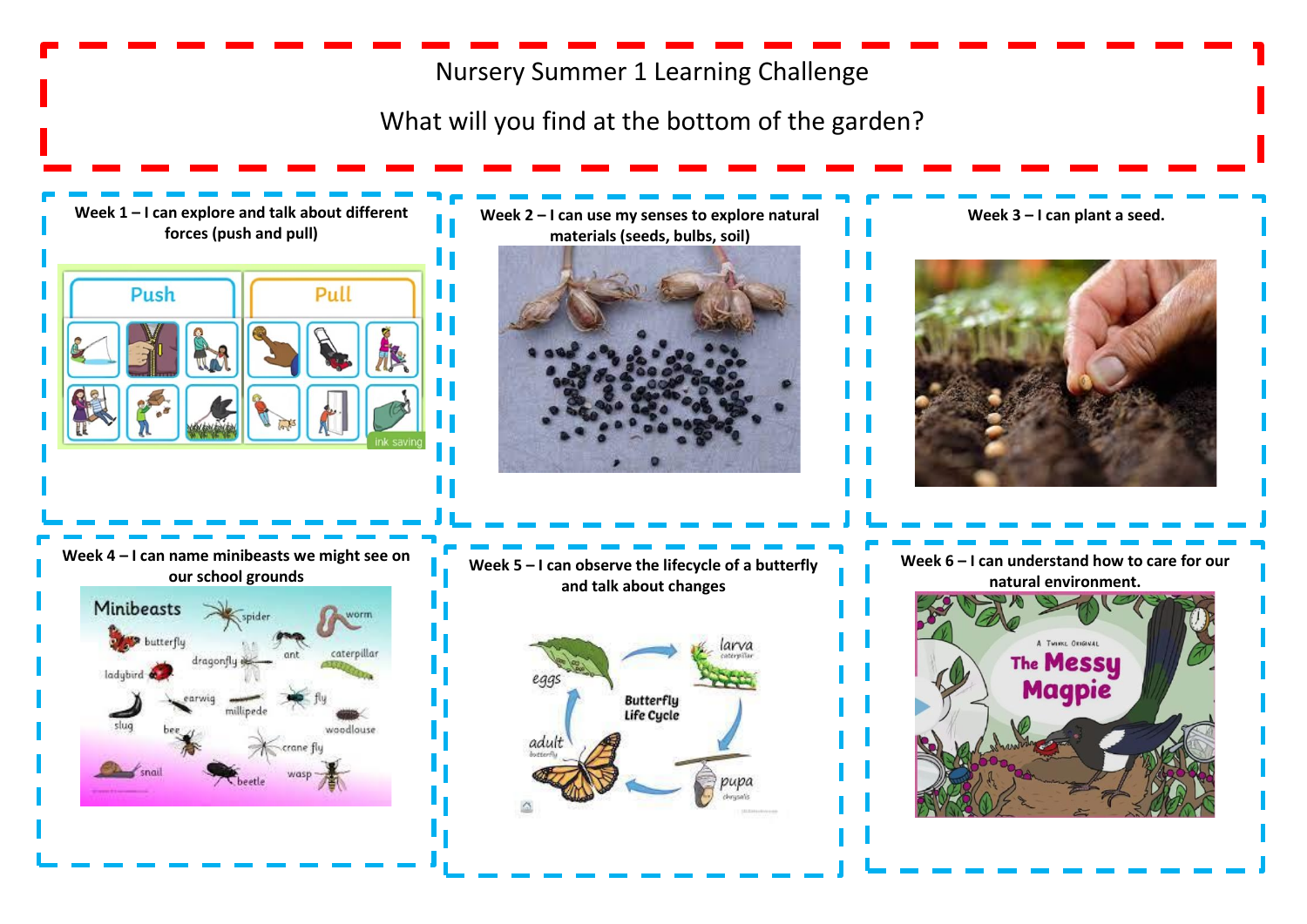Learning Challenge – Weekly Texts

What would you find at the bottom of the garden?